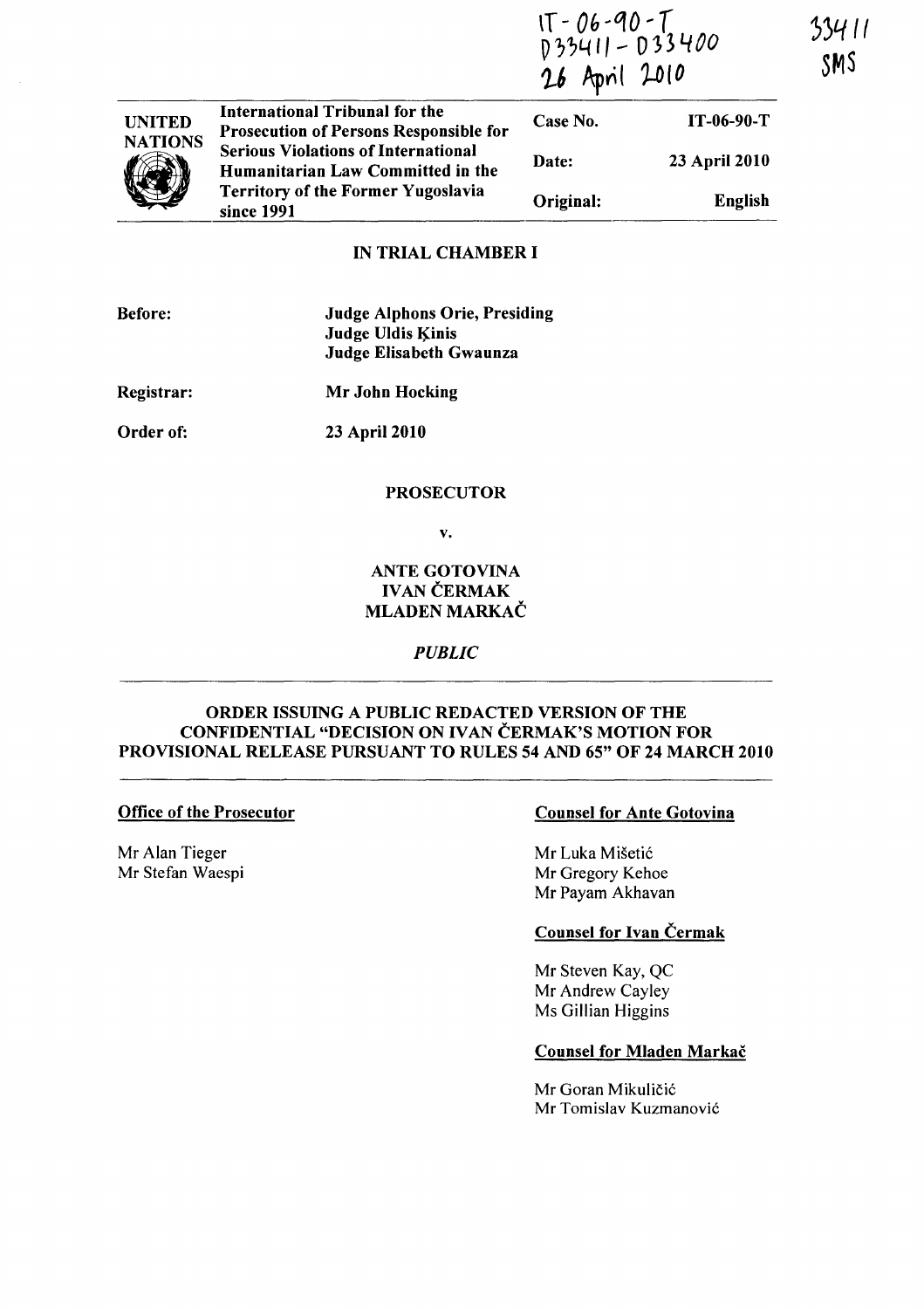TRIAL CHAMBER I of the International Tribunal for the Prosecution of Persons

Responsible for Serious Violations of International Humanitarian Law Committed in the Territory of the Former Yugoslavia since 1991;

NOTING the Decision on Ivan Čermak's Motion for Provisional Release Pursuant to Rules 54 and 65 ("Decision"), issued confidentially on 24 March 2010;

CONSIDERING that some of the information contained in the Decision is to remain confidential;

HEREBY ISSUES a public redacted version of the Decision.

Done in English and French, the English version being authoritative.

Judge Alphons Orie<br>Presiding Judge

7')l{IO

Dated this 23rd day of April 2010 At The Hague The Netherlands

[Seal of the **Tribunal]**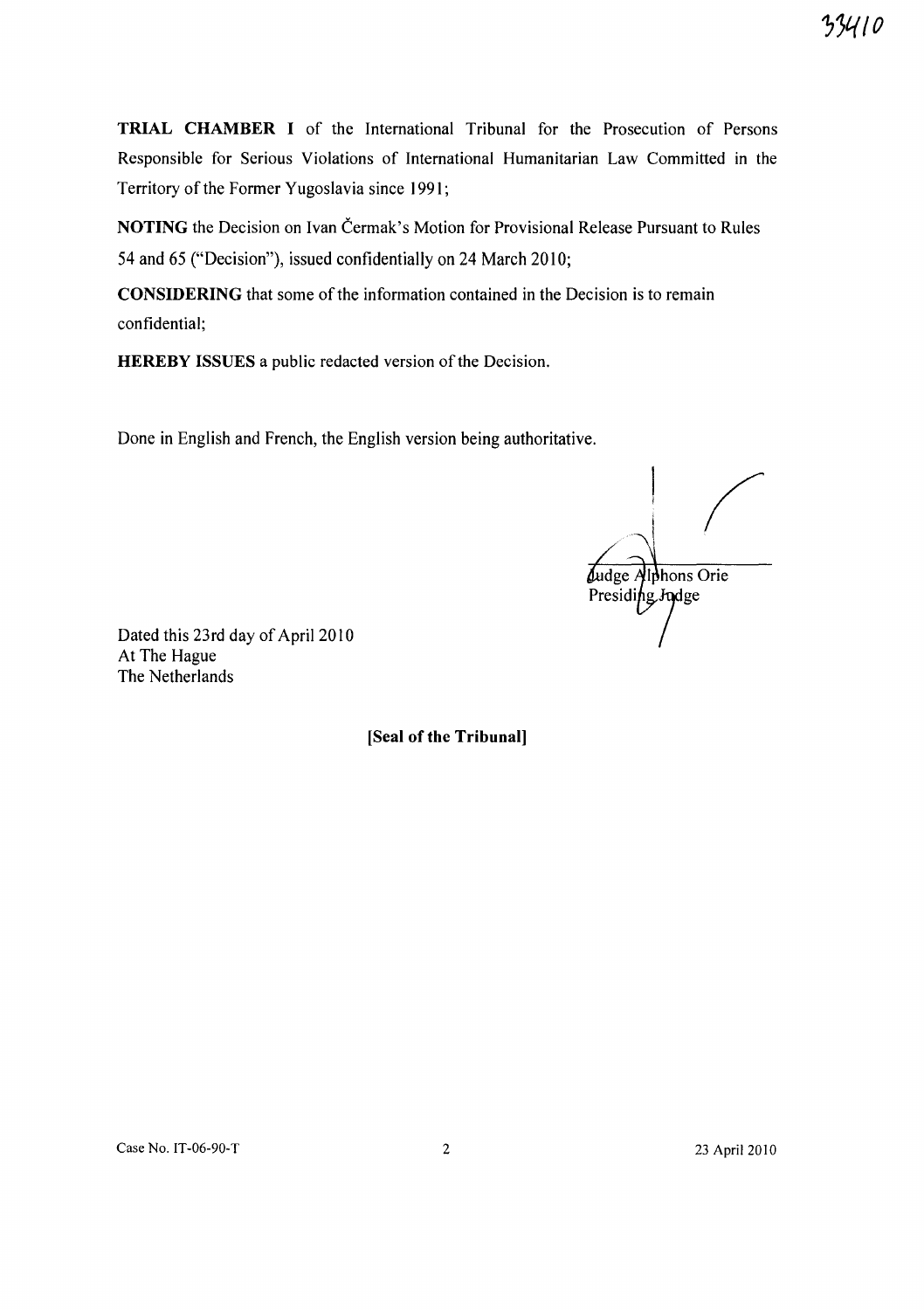| UNITED         |   |
|----------------|---|
| <b>NATIONS</b> | I |
|                | Ģ |
|                | ı |
|                |   |
|                |   |

| <b>International Tribunal for the</b><br><b>Prosecution of Persons Responsible for</b> | Case No.  | $IT-06-90-T$         |
|----------------------------------------------------------------------------------------|-----------|----------------------|
| <b>Serious Violations of International</b><br>Humanitarian Law Committed in the        | Date:     | <b>24 March 2010</b> |
| <b>Territory of the Former Yugoslavia</b><br>since 1991                                | Original: | English              |

## IN TRIAL CHAMBER I

| <b>Before:</b> | <b>Judge Alphons Orie, Presiding</b> |
|----------------|--------------------------------------|
|                | Judge Uldis Kinis                    |
|                | Judge Elisabeth Gwaunza              |

Registrar: Mr John Hocking

Decision of:

24 March 2010

## PROSECUTOR

v.

## ANTE GOTOVINA **IVAN ČERMAK** MLADEN MARKAČ

# *PUBLIC REDACTED VERSION*

## DECISION ON IVAN ČERMAK'S MOTION FOR PROVISIONAL RELEASE PURSUANT TO RULES 54 AND 65

### Office of the Prosecutor

Mr Alan Tieger Mr Stefan Waespi

## Counsel for Ante Gotovina

Mr Luka Mišetić Mr Gregory Kehoe Mr Payam Akhavan

# Counsel for Ivan Čermak

Mr Steven Kay, QC Mr Andrew Cayley Ms Gillian Higgins

## Counsel for Mladen Markač

Mr Goran Mikuličić Mr Tomislav Kuzmanovic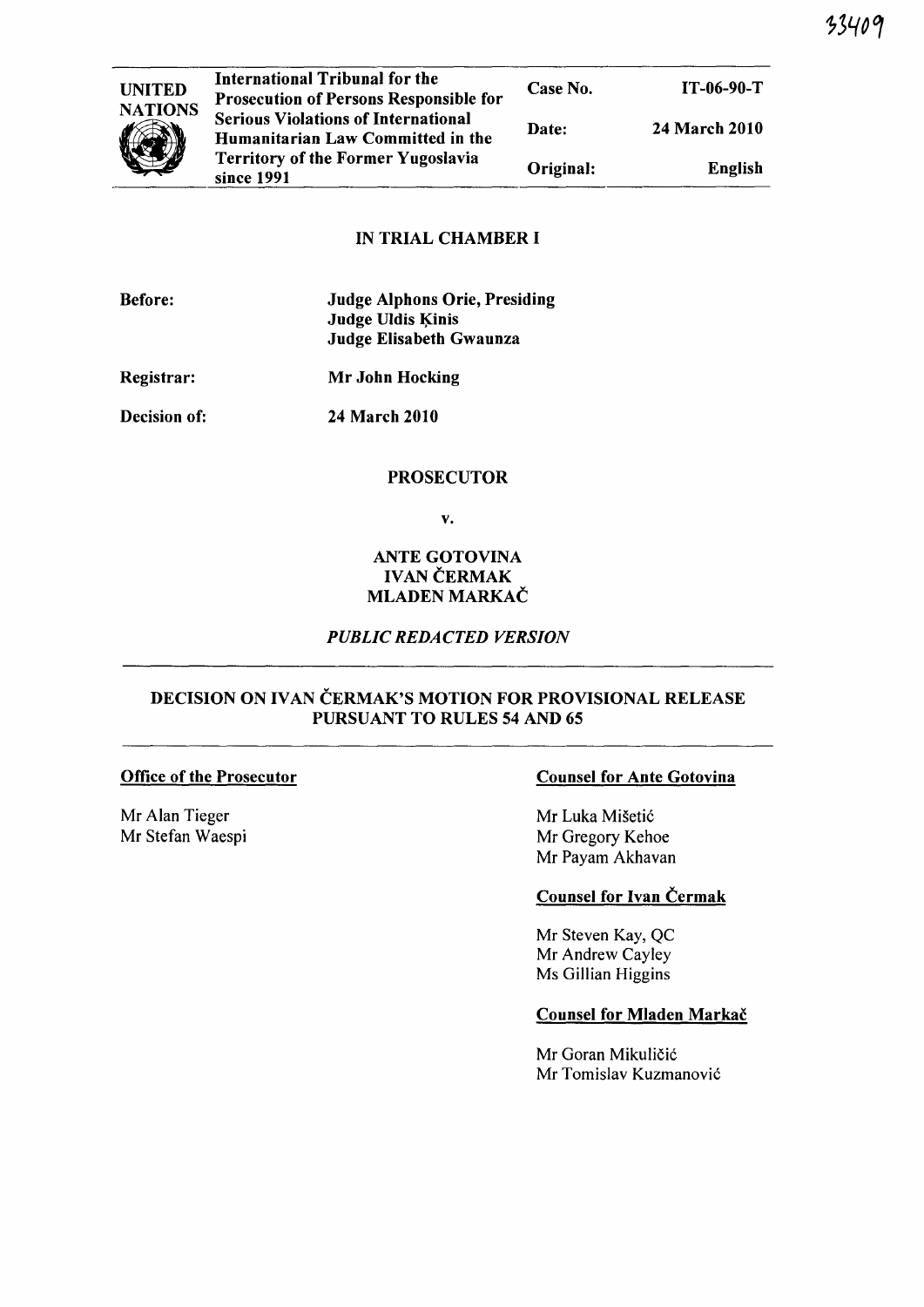### **PROCEDURAL HISTORY**

1. Mr Cermak was first granted provisional release on 2 December 2004, and returned to the United Nations Detention Unit ("UNDU") on 5 March 2008.<sup>1</sup> On 14 March 2008, the Chamber denied a motion by the Cermak Defence for provisional release, holding that although the requirements of Rule 65 (B) of the Tribunal's Rules of Procedure and Evidence ("Rules") for granting provisional release had been met, the commencement of trial on 11 March 2008 constituted a relevant and material change in circumstances which justified the exercise of the Chamber's discretion not to grant the request ("March 2008 Decision").<sup>2</sup> On 18 July 2008, the Chamber granted a further motion by the Cermak Defence for provisional release during the summer recess.<sup>3</sup> In its decision, the Chamber held that the specific requirements set out in Rule 65 (B) of the Rules for granting provisional release had been met, and that the procedural situation at the time constituted a change in circumstances that materially affected the approach taken in the March 2008 Decision.<sup>4</sup> On 2 December 2008, the Chamber again granted a motion by the Cermak Defence for provisional release, this time for the period of the winter recess.<sup>5</sup> On 27 February 2009, the Chamber denied a motion by the Cermak Defence for provisional release, finding that although the requirements of Rule 65 (B) of the Rules had been met, the short duration of the requested provisional release constituted a relevant and material change in circumstances, which justified the Chamber's exercise of its discretion to deny the request.<sup>6</sup> On 3 April 2009, the Chamber issued its decision pursuant to Rule 98 *his* of the Rules, holding that all three accused had a case to answer on the counts of the indictment.<sup>7</sup> On 14 July 2009, the Chamber denied a motion by the Cermak Defence for provisional release, holding that although the requirements of Rule 65 (B) of the Rules for granting provisional release had been met, compelling humanitarian grounds which must be shown in the post-Rule 98 *his* stage of the proceedings to tip the balance in favour of provisional release, had not been demonstrated.<sup>8</sup> The Čermak Defence appealed the July 2009 Decision, with the Appeals Chamber holding that the Trial Chamber

 $<sup>1</sup>$  Decision on Interlocutory Appeal against Trial Chamber's Decision Denying Provisional Release, 2 December</sup> 2004, para. 44; Order Scheduling Start of Trial and Terminating Provisional Release, 6 February 2008.

 $2$  Decision on Motion for Provisional Release of Ivan Čermak, 14 March 2008 ("March 2008 Decision"), paras 10-11.

<sup>&</sup>lt;sup>3</sup> Decision on Ivan Čermak's Motion for Provisional Release, 18 July 2008 ("July 2008 Decision"), para. 25.

<sup>4</sup> July 2008 Decision, paras 17-21.

<sup>&</sup>lt;sup>5</sup> Decision on Motion for Provisional Release of Ivan Čermak, 2 December 2008 ("December 2008 Decision"), para. 13.

<sup>6</sup> Decision on Motion for Provisional Release of Ivan Cermak, 27 February 2009 ("February 2009 Decision"),  $_{7}$  paras 7-11.

<sup>7</sup>T. 17595-17623.

<sup>&</sup>lt;sup>8</sup> Decision on Motion for Provisional Release of Ivan Čermak's, 14 July 2009 ("July 2009 Decision"), para. 11.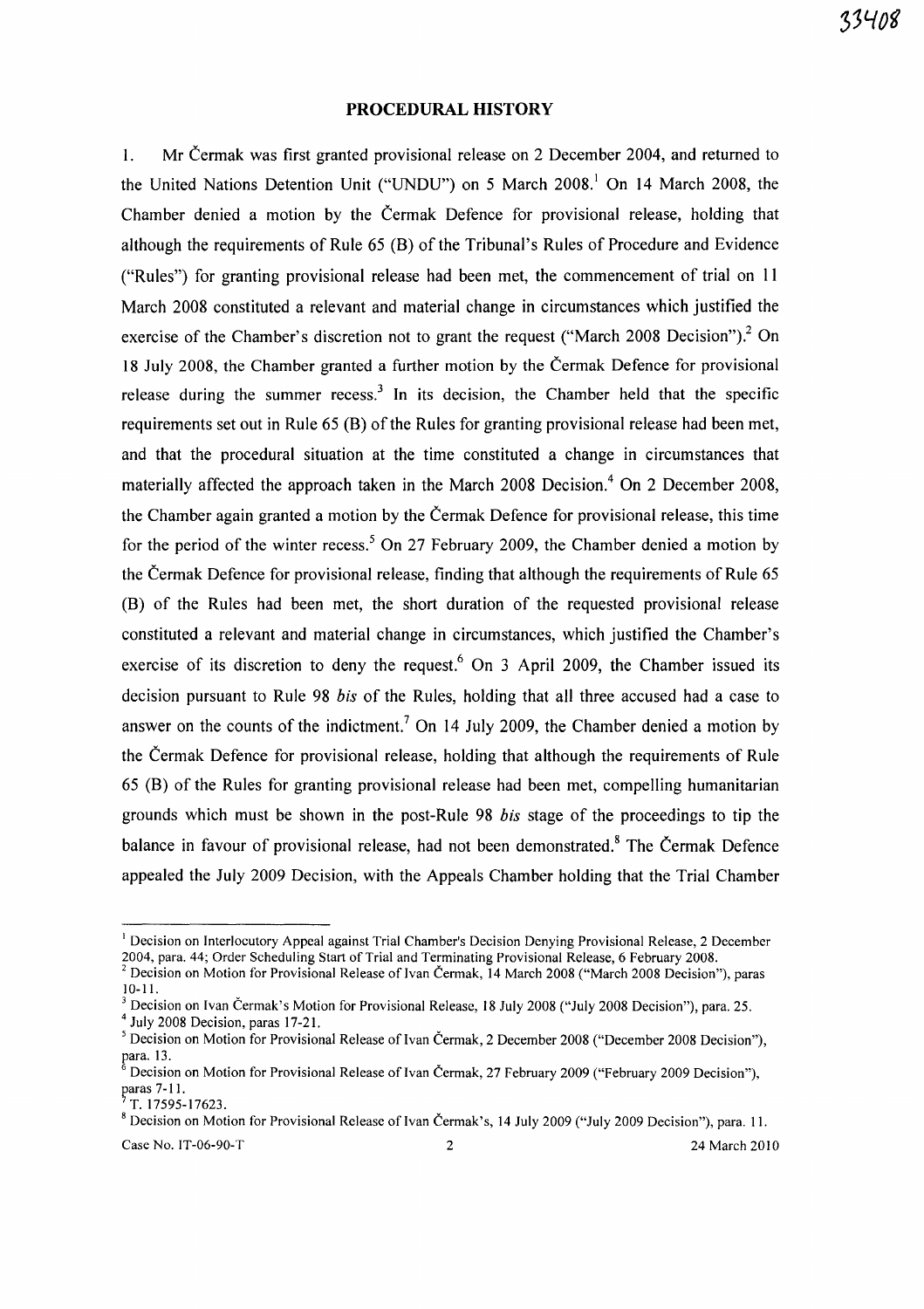had committed a discernable error in finding [REDACTED].<sup>9</sup> The appeal was granted in part and the Trial Chamber's decision was reversed.<sup>10</sup> On 14 December 2009, the Trial Chamber again granted a motion by the Cermak Defence for provisional release holding that the requirements of Rule 65 (B) of the Rules for granting provisional release had been met and that [REDACTED] presented a sufficiently compelling humanitarian ground to tip the balance in favour of provisional release.<sup> $11$ </sup>

2. On 4 March 2010, the Čermak Defence filed a motion for provisional release.<sup>12</sup> The Cermak Defence requested that the Accused be provisionally released on a day after 1 April 2010 until 10 April 2010 or for a period that the Chamber deems appropriate and proportionate.<sup>13</sup> Also on 4 March 2010, the Čermak Defence filed a letter from the Government of the Republic of Croatia ("Croatia") dated 2 March 2010, providing guarantees in respect of the requested provisional release.<sup>14</sup> On 10 March 2010, the Tribunal's host state filed a letter pursuant to Rule 65 (B) of the Rules stating that it had no objection to the Motion being granted.<sup>15</sup> On 18 March 2010, the Prosecution filed its Response, in which it did not oppose the Motion. 16 On 19 March 2010, in court, the Cermak Defence modified its Motion for provisional release, requesting that the Accused be provisionally released from 27 March 2010 until the next witness is scheduled to testify, in the second week of April 2010.<sup>17</sup> On 23 March 2010, the Prosecution filed a supplemental submission in response to the Čermak Defence's modification of its Motion for provisional release.<sup>18</sup> Also on 23 March 2010 the Chamber put on the record information received from the Cermak Defence regarding [REDACTED] the requested provisional release period.<sup>19</sup>

 $^{19}$  T. 27696-27698.

<sup>9</sup> Decision on Ivan Cermak's Appeal Against Decision on his Motion for Provisional Release, 3 August 2009 ("Appeals Decision"), para. 18.

 $10$ Ibid., para. 20.

<sup>&</sup>lt;sup>11</sup> Decision on Motion for Provisional Release of Ivan Čermak, 14 December 2009 ("December 2009 Decision"), paras 7-10.

 $\frac{12}{12}$  Ivan Čermak's Motion for Provisional Release Pursuant to Rules 54 and 65, 4 March 2010 ("Motion").

<sup>13</sup> Ibid., paras 2, 18.

<sup>&</sup>lt;sup>14</sup> Ibid., Confidential Annex C.

<sup>&</sup>lt;sup>15</sup> Letter by the Ministry of Foreign Affairs, The Netherlands, 10 March 2010.

<sup>&</sup>lt;sup>16</sup> Prosecution's Response to Čermak's Request for Provisional Release, 18 March 2010 ("Response"). <sup>17</sup> T. 27619-27620.

<sup>&</sup>lt;sup>18</sup> Prosecution's Supplemental Submission in Response to Čermak's Request for Provisional Release, 23 March 2010 ("Supplemental Submission").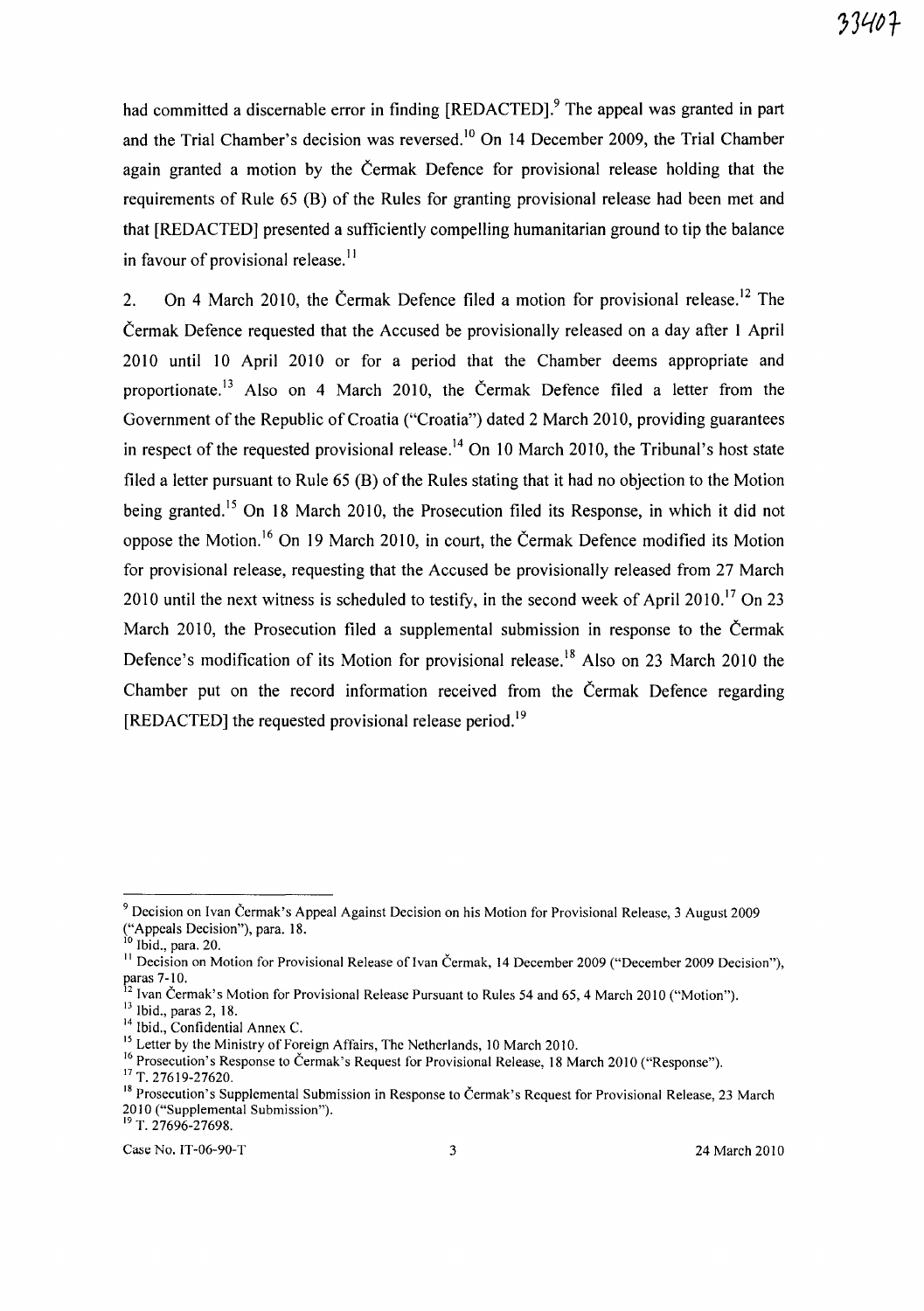#### **SUBMISSIONS OF THE PARTIES**

3. The provisional release is requested to take place during a period for which the Chamber has stated that it is not sitting in this case, and is requested for a period which the Chamber deems appropriate and proportionate in the circumstances.<sup>20</sup> The Cermak Defence notes that Mr Cermak surrendered to the Tribunal voluntarily, co-operated with the Prosecution prior to trial, and that his conduct during trial has been proper and co-operative.<sup>21</sup> In addition, Mr Čermak agrees to be bound by the same conditions as those ordered by the Chamber in its December 2009 Decision, as well as any other measures the Chamber deems appropriate.<sup>22</sup> The Cermak Defence submits that the Chamber has recognized that a relevant factor in determining whether provisional release would be appropriate [REDACTED].<sup>23</sup> The Cermak Defence further submits [REDACTED] presents a sufficiently compelling humanitarian ground to warrant provisional release.<sup>24</sup> In this regard, the Čermak Defence submits that [REDACTED].<sup>25</sup> The Čermak Defence finally submits that Mr Čermak has never posed a danger to victims, witnesses or other persons, and notes that because the parties have now concluded their cases, any remote risk to Prosecution witnesses has ceased to exist.<sup>26</sup> The Cermak Defence and Mr Cermak also offer to take all reasonable steps to eliminate media coverage of Mr Čermak's departure from and return to the UNDU.<sup>27</sup> As put on the record by the Chamber, the Čermak Defence submitted that [REDACTED].<sup>28</sup>

4. In its Response, the Prosecution states [REDACTED] move the situation towards the margins of the compelling humanitarian grounds required for provisional release at the post-Rule 98 *bis* stage of the proceedings.<sup>29</sup> The Prosecution further notes that both the Appeals Chamber and the Trial Chamber previously relied on [REDACTED] in finding sufficiently compelling humanitarian reasons.<sup>30</sup> The Prosecution notes that  $[REDACTER]$ .<sup>31</sup> The Prosecution also observes that [REDACTED] reuniting an Accused with family members outside the UNDU does not, in itself, amount to compelling humanitarian grounds.<sup>32</sup> [REDACTED] the Prosecution does not oppose the Motion, as long as the provisional release

<sup>&</sup>lt;sup>20</sup> Motion, paras 2, 18.

 $21$  Ibid., para. 4.

 $22$  Ibid., para. 5.

<sup>23</sup> Ibid., para. 6.

<sup>24</sup> Ibid., paras 10-12.

<sup>25</sup> Ibid., paras 7-8.

<sup>26</sup> Ibid., para. 14.

<sup>27</sup> Ibid., para. 15.

<sup>28</sup> T. 27696-27698.

<sup>29</sup> Response, para. 2.

<sup>30</sup> Ibid., para. 3.

<sup>&</sup>lt;sup>31</sup> Ibid., para. 5.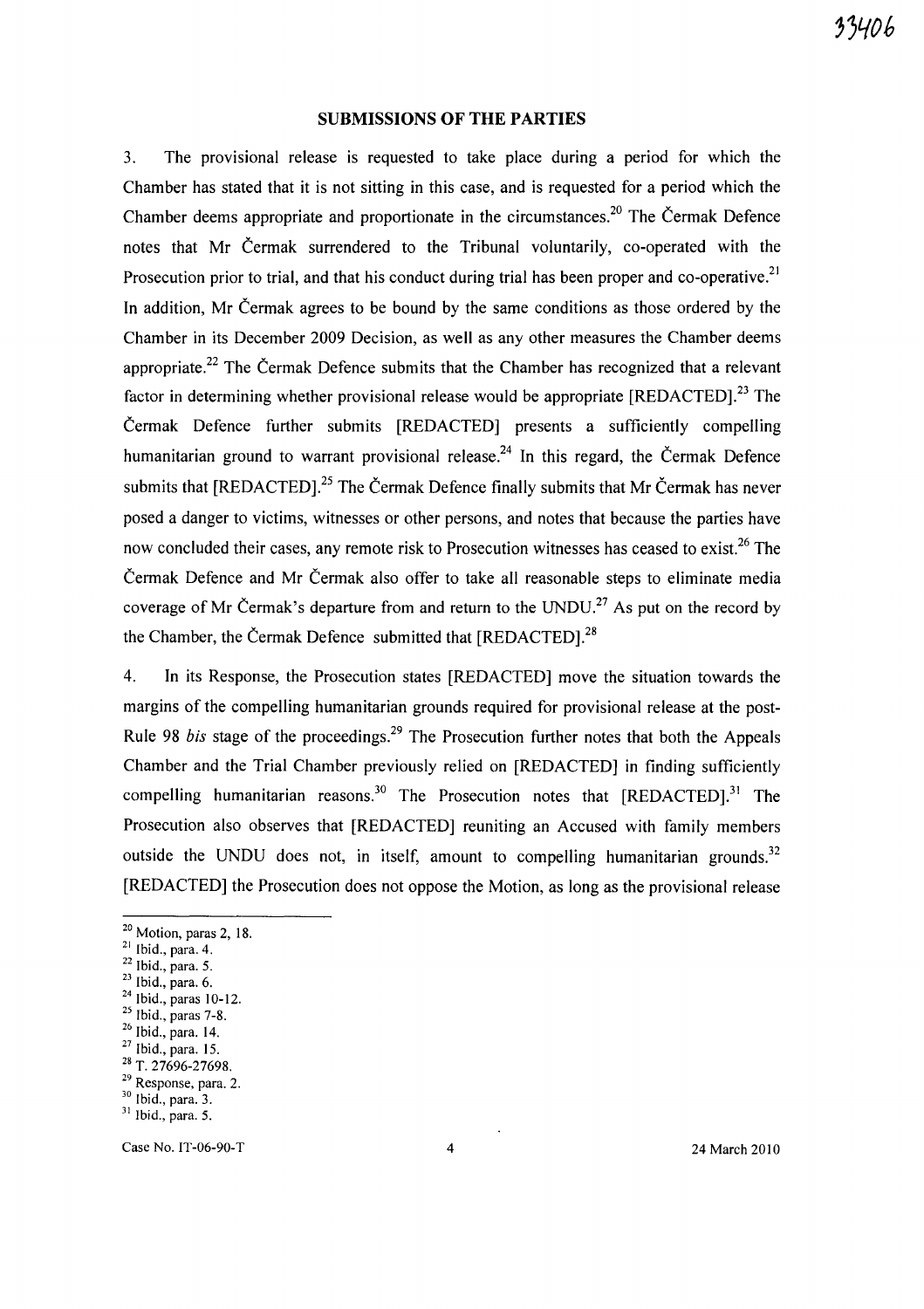is subject to the same conditions that the Chamber has routinely imposed. $33$  In its Supplemental Submission, the Prosecution states [REDACTED].<sup>34</sup> The Prosecution also states that the duration of provisional release should be limited [REDACTED].<sup>35</sup>

#### **APPLICABLE LAW**

5. Rule 65 CB) of the Rules sets out that a Chamber may grant provisional release for an Accused if it is satisfied that the Accused will appear for trial and, if released, will not pose a danger to any victim, witness, or other person. Rule 65 of the Rules applies during pre-trial, as well as during the trial.<sup>36</sup> The mentioned conditions are the minimum requirements necessary for granting provisional release. A Chamber has the discretion not to grant the provisional release of an accused even if it is satisfied that these conditions have been met.<sup>37</sup>

6. According to the Appeals Chamber, when considering a provisional release motion at the post-Rule 98 *his* stage of the proceedings, even when satisfied that sufficient guarantees exist to offset the risk of flight, a Chamber should not exercise its discretion in favour of a grant of provisional release unless compelling humanitarian grounds are present which tip the balance in favour of allowing provisional release.<sup>38</sup> The existence of compelling humanitarian reasons will only become relevant if the accused has met the aforementioned prerequisite requirements of Rule 65 (B) of the Rules, which must be satisfied for the Chamber to have the discretion to consider granting provisional release.<sup>39</sup> Further, the duration of post-Rule 98 *his* 

*39 Prlic* 21 April 2008 Decision, para. 17.

Case No. IT-06-90-T 5 24 March 2010

<sup>32</sup> Ibid., para. 7.

 $33$  Ibid., para. 6.

<sup>&</sup>lt;sup>34</sup> Supplemental Submission, paras 3, 5.

<sup>35</sup> Ibid., para. 4.

*<sup>36</sup> Prosecutor* v. *Milutinovic et aI.,* Case no. IT-OS-S7-AR6S.2, Decision on Interlocutory Appeal of Denial of Provisional Release During the Winter Recess, 14 December 2006, para. 10.

*<sup>37</sup> Prosecutor* v. *Popovic et aI.,* Case no. IT-OS-SS-AR65.3, Decision on Interlocutory Appeal of Trial Chamber Decision Denying Ljubomir Borovcanin Provisional Release, 1 March 2007, para. 5; *Prosecutor* v. *Milutinovic*  et al., Case no. IT-05-87-T, Decision on Milutinović Motion for Provisional Release, 22 May 2007, para. 6. <sup>38</sup> Prosecutor v. Prlić et al., Case no. IT-04-74-AR65.5, Decision on Prosecution's Consolidated Appeal Against Decisions to Provisionally Release the Accused Prlić, Stojić, Praljak, Petković and Ćorić, 11 March 2008 *("Prlić* 11 March 200S Decision"), para. 21; *Prosecutor* v. *Prlic et al.,* Case no. IT-04-74-AR6S.7, Decision on "Prosecution's Appeal from Décision relative à la demande de mise en liberté provisoire de l'accusé Petkovic dated 31 March 200S", 21 April 200S *("Prlit* 21 April 200S Decision"), paras IS, 17; *Prosecutor* v. *Pr/ic et al.,*  Case no. IT-04-74-AR6S.S, Decision on "Prosecution's Appeal from Decision relative a la demande de mise en liberté provisoire de l'accusé Prlić dated 7 April 2008", 25 April 2008 *("Prlić* 25 April 2008 Decision"), para. 14; *Prosecutor* v. *Prlic et al.,* Case no. IT-04-74-AR6S.9, Decision on "Prosecution's Appeal from Decision relative a la demande de mise en Iiberte provisoire de I'accuse Stojic dated S April 200S", 29 April 200S *("Prlic* 29 April 200S Decision"), paras 13-15; *Prosecutor* v. *Popovic et al.,* Case nos IT-05-SS-AR6S.4, IT-05-SS-AR6S.5, IT-OS-SS-AR6S.6, Decision on Consolidated Appeal Against Decision on Borovcanin's Motion for Custodial Visit and Decision on Gvero's and Miletić's Motions for Provisional Release During the Break in the Proceedings, 15 May 2008 *("Popovic* IS May 2008 Decision"), paras 23-24.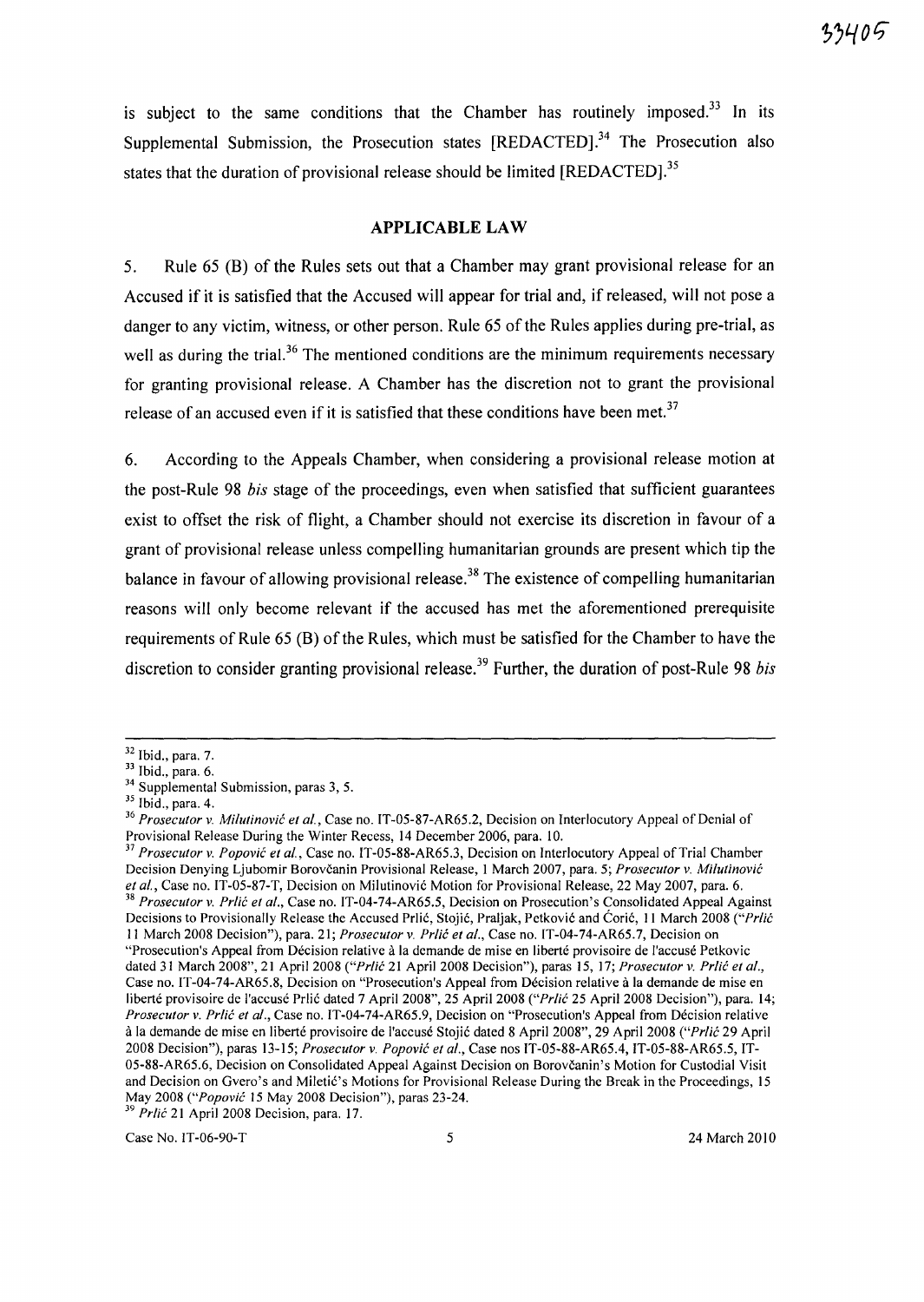provisional release must be proportionate to the circumstances of the request for provisional release.4o

#### **DISCUSSION**

7. In its December 2009 Decision, the Chamber found that Mr Cermak did not pose a risk of flight if provisionally released, and since that point there have been no developments which would impact negatively on this assessment.<sup>41</sup> On the basis of the renewed Croatian guarantees, the Chamber is satisfied that Croatia would be willing and able to secure Mr Cermak's attendance before the Tribunal and compliance with any conditions that may be imposed by the Chamber.<sup>42</sup> In addition, the fact that Mr Čermak surrendered voluntarily to the Tribunal indicates that he would not pose a flight risk.<sup>43</sup> Furthermore, Mr Čermak's in-court attitude and behaviour do not provide any indication to the contrary.<sup>44</sup> For these reasons, having considered that the proceedings are in the post-Rule 98 *his* stage, the Chamber remains satisfied that Mr Cermak would return for trial, if provisionally released.

8. As was the case in previous decisions on provisional release for Mr Cermak, the Chamber has received no indication that if released, Mr Cermak would pose a danger to witnesses, victims, or other persons.<sup>45</sup> Moreover, nothing arose during his prior periods of provisional release that suggests that Mr Cermak did not abide by all conditions set by the Chamber.<sup>46</sup> In conclusion, the Chamber finds that the requirements set out in Rule 65 (B) of the Rules for granting provisional release have been met.

9. In previous decisions, the Chamber considered [REDACTED] a relevant factor in favour of provisional release.<sup>47</sup> However, as the proceedings are now in the post-Rule 98 *bis* stage, the Cermak Defence must demonstrate the existence of compelling humanitarian grounds which tip the balance in favour of provisional release.<sup>48</sup> The Čermak Defence

Case No. IT-06-90-T 6 24 March 2010

<sup>&</sup>lt;sup>40</sup> Ibid.; Prlić 25 April 2008 Decision, para. 18; Prlić 29 April 2008 Decision, para. 20; Popović 15 May 2008 Decision, para. 32.

<sup>&</sup>lt;sup>41</sup> December 2009 Decision, para. 7.

<sup>42</sup> Motion, Confidential Annex C.

<sup>&</sup>lt;sup>43</sup> See March 2008 Decision, para. 8; July 2008 Decision, para. 19; December 2008 Decision, para. 11; February 2009 Decision, para. 7; July 2009 Decision, para. 9; December 2009 Decision, para. 7.

 $<sup>4</sup>$  See Ibid.</sup>

<sup>45</sup> See March 2008 Decision, para. 9; July 2008 Decision, para. 20; December 2008 Decision, para. 12; February 2009 Decision, para. 8; July 2009 Decision, para. 10; December 2009 Decision, para. 8.

<sup>46</sup> See February 2009 Decision, para. 8; July 2009 Decision, para. 10; December 2009 Decision, para. 8.

<sup>47</sup>July 2008 Decision, para. 22; December 2008 Decision, para. 14.

<sup>&</sup>lt;sup>48</sup> Prlić 11 March 2008 Decision, para. 21; Prlić 21 April 2008 Decision, paras 15, 17; Prlić 25 April 2008 Decision, para. 14; Prlić 29 April 2008 Decision, paras 13-15; Popović 15 May 2008 Decision, paras 23-24.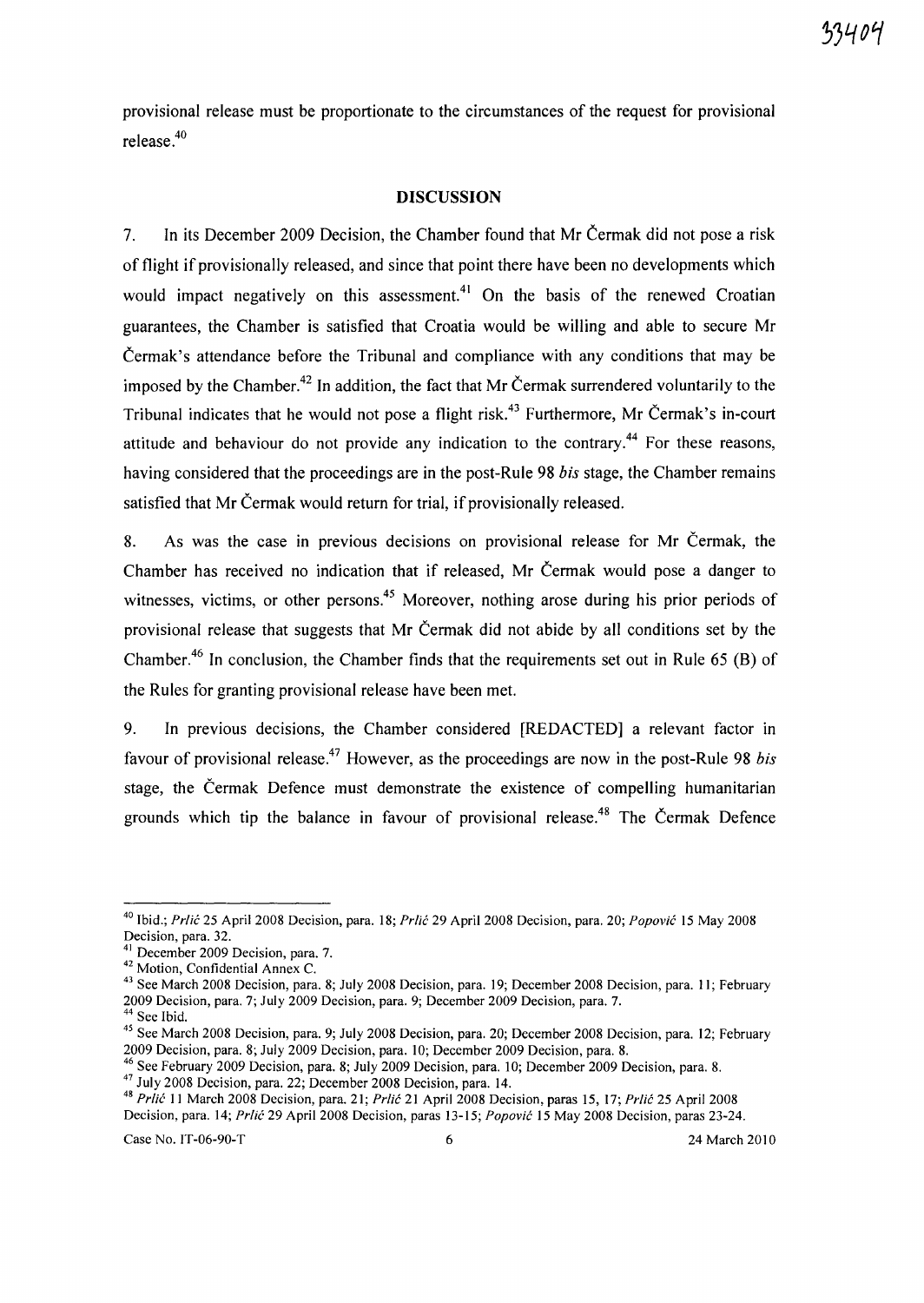[REDACTED].49 The requested provisional release would [REDACTED], and would thus be limited to a short period of time.

10. The Chamber has previously held that [REDACTED].<sup>50</sup> [REDACTED].<sup>51</sup>  $[REDACTED]$ .<sup>52</sup> The Chamber notes that  $[REDACTED]$ .<sup>53</sup> Considering  $[REDACTED]$ , the Chamber finds that [REDACTED]. For these reasons, the Chamber is satisfied that [REDACTED] constitutes a sufficiently compelling humanitarian ground to tip the balance in favour of provisional release.

11. With regard to the length of provisional release, the Chamber recalls that in its March 2008 Decision it found provisional release to be inappropriate, considering, *inter alia,* that the release requested was for a short period of time, during a break in the proceedings from the day following the last day of trial in March 2008 until 5 April 2008.<sup>54</sup> In reaching that decision, the Chamber further considered the fact that at that time the Čermak Defence had not submitted any humanitarian grounds that would support granting provisional release for such a short period.<sup>55</sup> Considering that [REDACTED] presents a sufficiently compelling humanitarian ground, the Chamber finds that provisional release [REDACTED] for the requested period is appropriate.

#### DISPOSITION

12. For the foregoing reasons and pursuant to Article 29 of the Statute of the Tribunal and Rules 54 and 65 of the Rules, the Chamber hereby GRANTS the Motion, and ORDERS as follows:

- (a) On the first practicable date after the current witness has concluded his testimony but not earlier than 29 March 2010, Mr Cermak shall be transported to the appropriate airport in The Netherlands by the appropriate Dutch authorities;
- (b) At the appropriate airport, Mr Cermak shall be provisionally released by the Dutch authorities into the custody of an official of Croatia to be designated prior to his release in accordance with subparagraph (e)(4), below, who shall accompany Mr Cermak for the remainder of his travel to and from the address detailed in Annex B of the Motion;

Case No. IT-06-90-T 7 24 March 2010

 $49$  Motion, Confidential and Ex-Parte (Except OTP) Annex A. The Chamber notes that the substance of the Ex-Parte (Except OTP) Annex A was disclosed in significant part in the Motion.

<sup>&</sup>lt;sup>50</sup> December 2009 Decision, para. 10.

<sup>&</sup>lt;sup>51</sup> Motion, Confidential and Ex-Parte (Except OTP) Annex A.

<sup>52</sup> Ibid.

 $^{\rm 53}$  Ibid.

<sup>54</sup> March 2008 Decision, para. 11.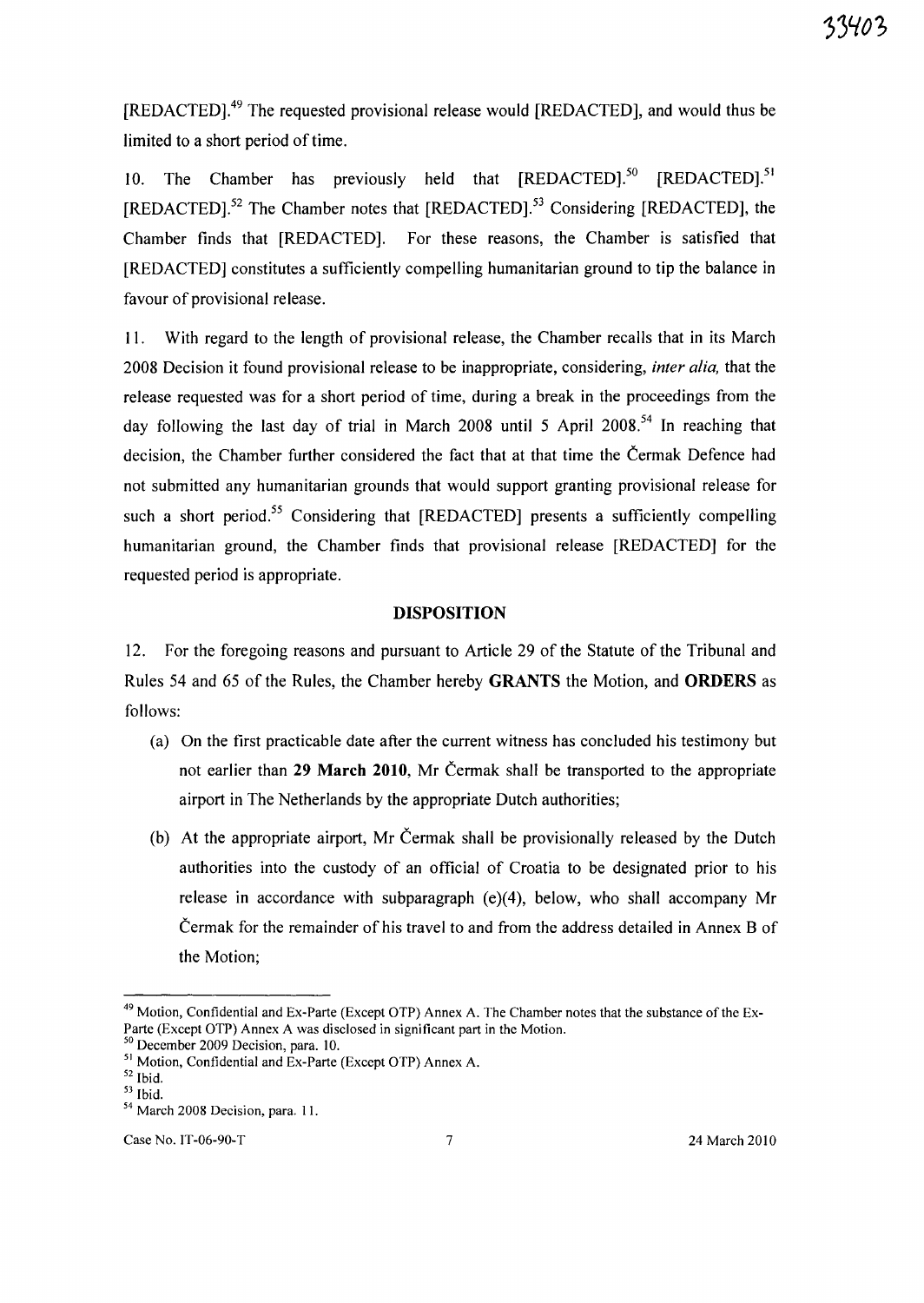- (c) On his return, Mr Cermak shall be accompanied by the same designated official of Croatia, who shall deliver him into the custody of the Dutch authorities at the appropriate airport, and the Dutch authorities shall then transport him back to the UNDU in The Hague;
- (d) During the provisional release, Mr Cermak shall:
	- 1) surrender his passport and any other valid travel documents to the Ministry of Interior of Croatia;
	- 2) remain within the confines of his private residence in Croatia, at the address listed in Annex B of the Motion;
	- 3) report once a week to the local police station;
	- 4) consent to having his presence checked, including checking by occasional, unannounced visits by the Ministry of Interior, officials of Croatia, the local police, or by a person designated by the Registrar of the International Tribunal;
	- 5) not have any contact or in any way interfere with victims or potential witnesses or otherwise interfere with the proceedings or the administration of justice;
	- 6) not seek direct access to documents or archives nor destroy evidence;
	- 7) not discuss or speak about the case with anyone, including the media, other than his counsel;
	- 8) not engage in any activity that is not in accordance with the private nature of the provisional release, including any contact with public officials or public figures not relating to the administration of the provisional release;
	- 9) comply strictly with any requirements of the Croatian authorities necessary to enable such authorities to comply with their obligations pursuant to the present decision;
	- 10) return to the custody of the Tribunal by **12** April 2010, or at such time and date as the Chamber may order;

55 Ibid.

Case No. IT-06-90-T 8 24 March 2010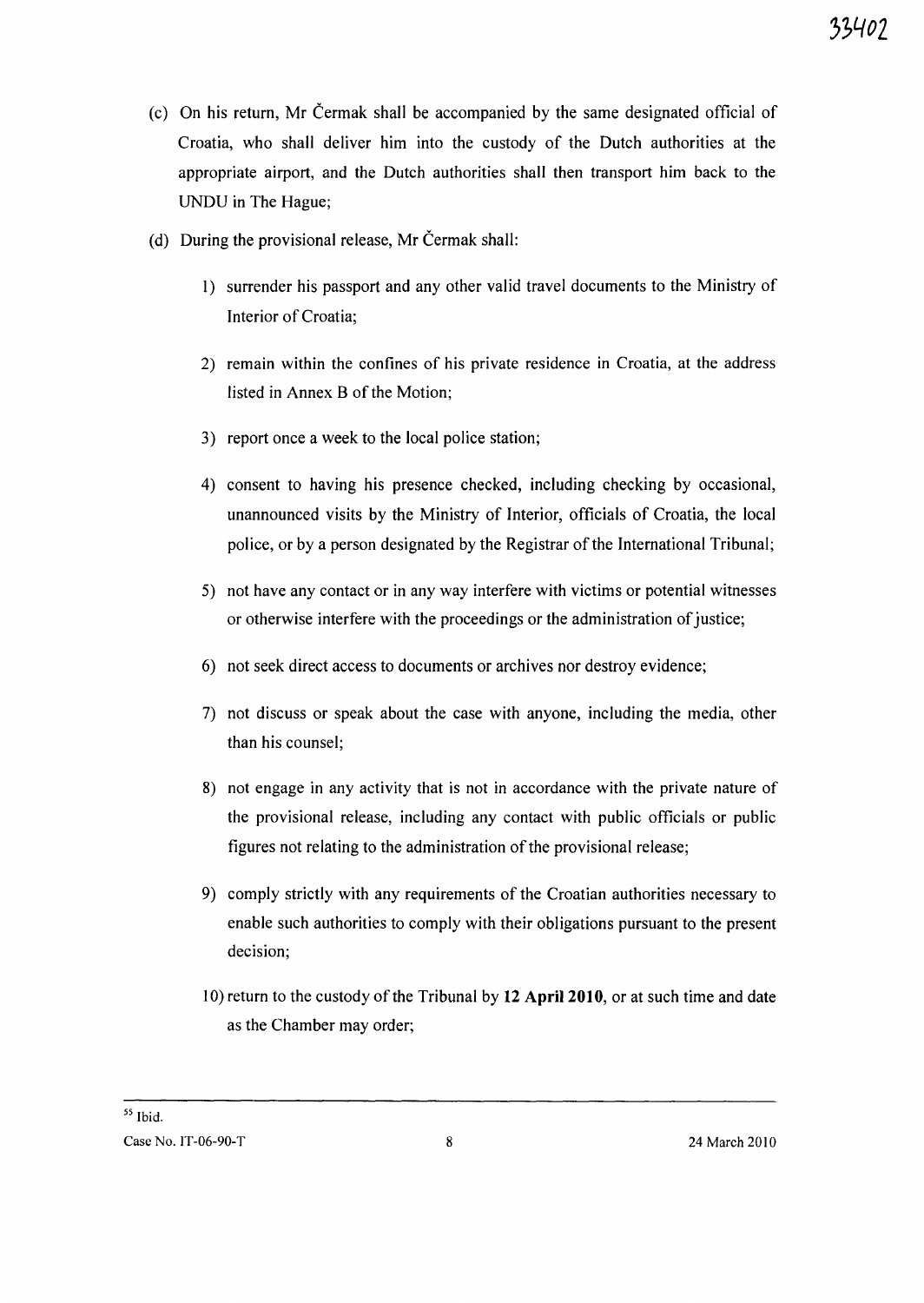- 11) comply strictly with any order issued by the Chamber varying the terms of, or terminating, the provisional release;
- (e) The Chamber requires Croatia, to assume responsibility for:
	- 1) the personal security and safety of Mr Čermak while on provisional release;
	- 2) ensuring compliance with the conditions imposed on Mr Cermak under the present decision;
	- 3) all expenses concerning the transport of Mr Cermak from the airport in The Netherlands to his place of residence in Croatia, and back to The Netherlands;
	- 4) ensuring that upon release of Mr Cermak at the airport in The Netherlands, designated officials of Croatia (whose names shall be provided in advance to the Chamber and the Registry) take custody of Mr Cermak from the Dutch authorities and accompany him as detailed in subparagraphs (b) and (c), above;
	- 5) not issuing any new passports or other documents which would enable Mr Cermak to travel;
	- 6) monitoring on a regular basis the presence of Mr Cermak at the address detailed in Annex B of the Motion, and maintaining a log of such reports;
	- 7) submitting a written report every week to the Chamber and the Registry as to the presence of Mr Cermak and his compliance with the terms of the present decision;
	- 8) reporting immediately to the Registrar of the Tribunal the substance of any threats to the security of Mr Cermak, including full reports of investigations related to such threats;
	- 9) immediately detaining Mr Cermak should he breach any of the terms and conditions of his provisional release and reporting immediately any such breach to the Registry and the Chamber.

12. The Chamber further **INSTRUCTS** the Registrar of the Tribunal to consult with the Ministry of Justice of The Netherlands as to the practical arrangements for the provisional release of Mr Cermak, and to continue to detain Mr Cermak at the UNDU in The Hague until